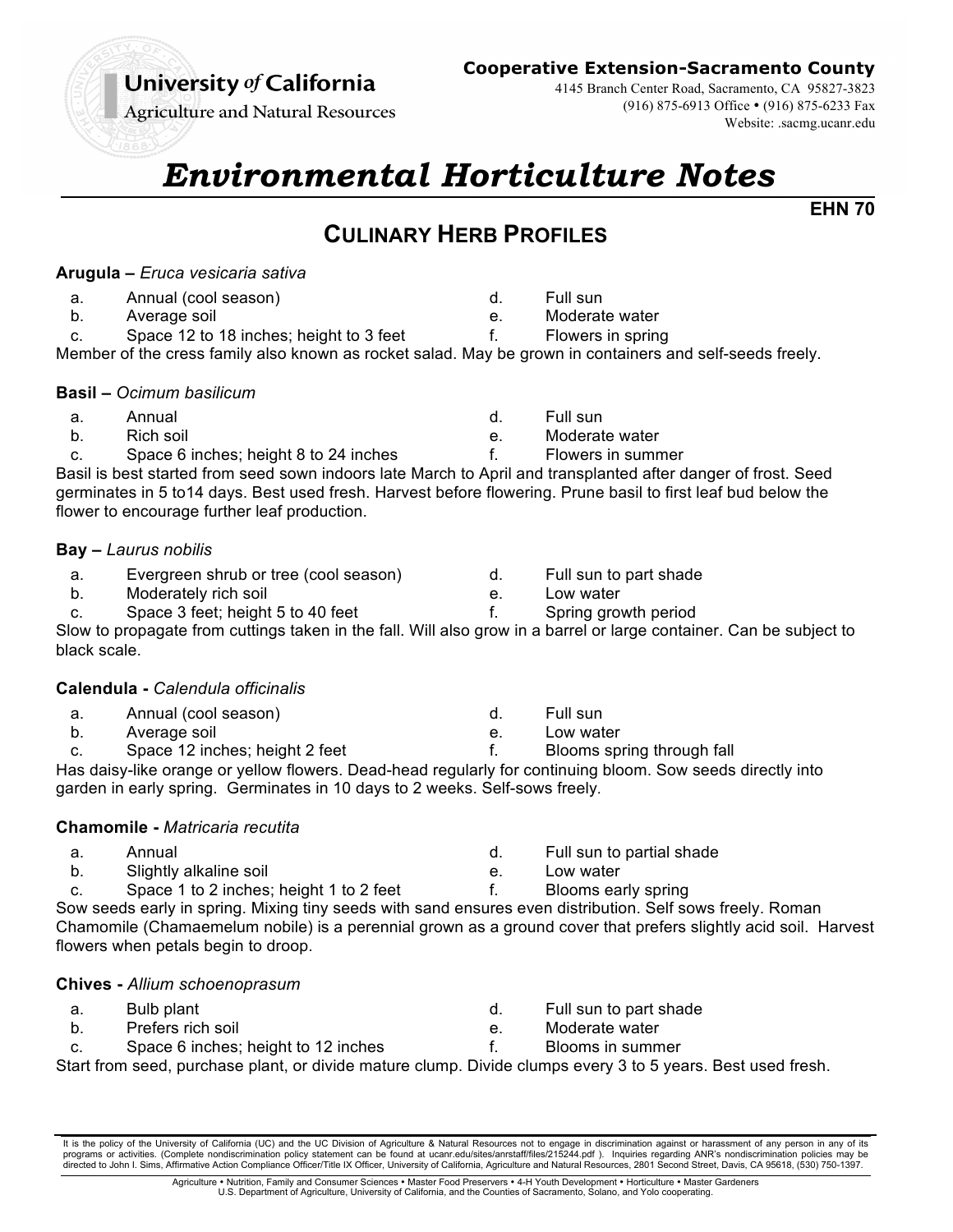# **Cilantro –** Coriandrum sativum

- a. Annual (cool season)
- b. Rich soil
- c. Space 8 to 18 inches; height 10 to 12 inches

Direct seed in warm, semi-shady spot. Does not tolerate summer heat so grow in spring or fall. Cut leaves during growing season to produce second harvest; will probably go to seed after the second harvest.

#### **Dill –** *Anethum graveolens*

- a. Biennial (cool season)
- b. Acidic soil
- c. Space 10 to 12 inches; height 3 to 5 feet

Direct seed into garden. Like cilantro, dill bolts quickly in hot weather; harvest leaves before bloom. Harvest seeds as seed heads become brown and dry. Self sows freely. Good butterfly plant.

#### **Fennel –** *Foeniculum vulgare*

- a. Perennial (cool season)
- b. Average soil
- c. Space 2 feet; height 4 feet

Similar to dill in shape and flavor. Direct seed into garden in fall; harvest before bloom. Florence fennel (*Foeniculum vulgare* var. *dulce*) is a bulb type of fennel eaten as a vegetable. Sow this in spring or fall.

#### **Garlic –** *Allium sativum*

- a. Annual (cool season)
- b. Rich, light, alkaline soil
- c. Space 6 inches

Plant bulb seedlings in the ground in fall. Treat tender stalks like chives. Dig bulbs in summer when leaves lose color and die to ground. Tradition says plant garlic on shortest day of year and harvest on longest day.

#### **Geranium, scented –** *Pelargonium* species

| а.   | Perennial                    | - Full sun     |
|------|------------------------------|----------------|
| b.   | Rich, humus soil             | Low water      |
| C. I | Space 2 feet; height 2 feet, | Blooms in summ |

Take cuttings in summer from non-flowering shoots. Not very frost tolerant. Harvest young leaves; best used fresh. Dries brown. Numerous varieties have wonderful scents and flowers. *Pelargonium crispum* is lemon-scented. *Pelargonium* 'Attar of Rose' has pungent rose scent. *Pelargonium* x *nervosum* 'Lime' has orchid-like flowers and strong lime scent.

#### **Hyssop –** *Hyssopus officinalis*

a. Perennial b. Light soil d. Full sun

c. Space 2 feet; height 12 to 24 inches Easily grown from seed or propagated from spring or fall root division. To harvest, cut stems before flowering. Attracts bees.

#### **Lavender –** *Lavendula* species

- a. Evergreen shrub
- b. Sandy soil
- c. Space 1 to 2 feet; height 2 to 4 feet

Grow lavenders from seed or cuttings taken in spring or fall. Harvest buds just as flowers are about to open. Prune lavender after flowering. Lightly trim lavender in spring to encourage flowering. Many varieties have different flower colors and heights. English varieties (*Lavandula angustifolia*) are considered premium-scented. French hybrids (*Lavandula* x *intermedia*) such as 'Provence' or 'Superior' do well in our region. Deer resistant.

#### **Lemon balm –** *Melissa officinalis*

- a. Perennial
- b. Average soil
- c. Space 2 feet; height 2 feet
- d. Full sun to partial shade
- e. Low water
- 

f. Blooms summer to frost

Grows easily from seed sown spring or early fall. Harvest before plant blooms. Best used fresh. Delicate lemon scent.

d. Full sun e. Moderate water

d. Partial shade e. Moderate water

f. Blooms

- f. Blooms late spring to early summer
- - d. Full sun
	- e. Moderate water
	- f. Blooms July through September
	- d. Full sun
	- e. Moderate water
	- f. Blooms in summer
		-
	- f. Blooms in summer
		-
	- e. Low water

f. Blooms in summer

- d. Full sun
- e. Low water
- f. Blooms in June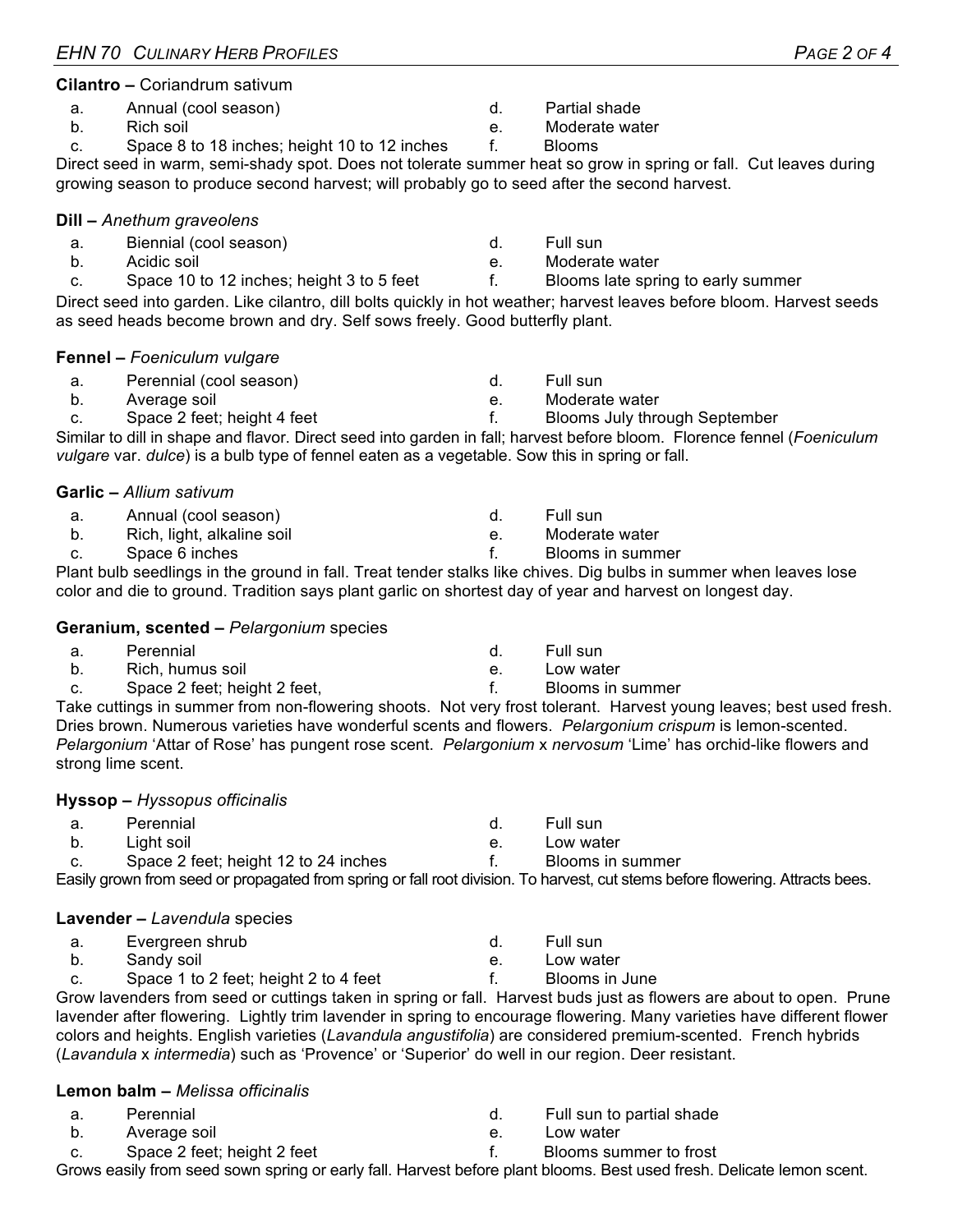|    | Luvay <del>o</del> — <i>L</i> ovisiicum omoniaio                                                                     |              |                               |
|----|----------------------------------------------------------------------------------------------------------------------|--------------|-------------------------------|
| a. | Perennial                                                                                                            | d.           | Full sun                      |
| b. | Rich soil                                                                                                            | e.           | Moderate water                |
| c. | Space 3 feet; height 5 feet                                                                                          | f.           | Blooms in summer              |
|    | Sow seeds in fall or spring. If necessary, divide mature plants in the spring. Requires little care. Deadhead to     |              |                               |
|    | encourage growth. Harvest young leaves and stalks often.                                                             |              |                               |
|    | Marjoram - Origanum margorana                                                                                        |              |                               |
| a. | Perennial (cool season)                                                                                              | d.           | Full sun                      |
| b. | Average soil                                                                                                         | e.           | Low water                     |
| C. | Space 12 inches; height 12 to 18 inches                                                                              | f.           | Blooms in summer              |
|    | Sow seeds in spring. Cut plant 6 to 8 inches from the ground before first flowering to encourage second harvest.     |              |                               |
|    | Mexican tarragon - Tagetes lucida                                                                                    |              |                               |
| a. | Evergreen perennial (cool season)                                                                                    | d.           | Full sun to part shade        |
| b. | Average soil                                                                                                         | e.           | Moderate water                |
| C. | Space 18 to 24 inches; height 2 feet                                                                                 | f.           | Blooms in summer              |
|    | Also called Mexican mint marigold, it is used as a substitute for true tarragon. (See also Tarragon.)                |              |                               |
|    | <b>Mints - Mentha species</b>                                                                                        |              |                               |
| a. | Perennial                                                                                                            | d.           | Full sun to part shade        |
| b. | Rich soil                                                                                                            | e.           | Moderate water                |
| C. | Space 18 to 24 inches; height 1 to 2 feet                                                                            | $f_{\rm{r}}$ | <b>Blooms July and August</b> |
|    | Propagate by stem cuttings or root division. Mint is invasive and best grown in containers. There are many varieties |              |                               |
|    | with different scents such as apple, orange, and spearmint. Harvest new growth for best flavor.                      |              |                               |
|    | Nasturtium - Tropaeolum majus                                                                                        |              |                               |
| a. | Annual (cool season)                                                                                                 | d.           | Full sun to part shade        |
| b. | Average soil                                                                                                         | e.           | Low water                     |
| c. | Space and height vary                                                                                                | f.           | Blooms in summer              |
|    | Colorful annuals that dislike extreme heat. Seeds germinate easily; sow in spring. Plants do not transplant well.    |              |                               |
|    | Oregano - Origanum vulgare                                                                                           |              |                               |
| a. | Evergreen perennial (cool season)                                                                                    | d.           | Full sun                      |
| b. | Alkaline soil                                                                                                        | e.           | Low water                     |
| C. | Space 1 foot; height 2 feet                                                                                          | f.           | Blooms in summer              |
|    | Propagate from seeds, stem cuttings, or root division. Seeds germinate slowly. Harvest as plant begins to bloom.     |              |                               |
|    | <b>Parsley - Petroselinum crispum</b>                                                                                |              |                               |
| a. | Biennial (cool season)                                                                                               | d.           | Full sun to part shade        |
| b. | Rich soil                                                                                                            | е.           | Moderate water                |
| c. | Space 1 foot; height 1 to 2 feet                                                                                     | $f_{\cdot}$  | Blooms in early summer        |
|    | Sow seeds in spring and fall; may take 3 to 6 weeks to germinate. Begin harvesting leaves when they are about 8      |              |                               |
|    |                                                                                                                      |              |                               |

- a. Evergreen shrub (cool season)
- b. Rich to average soil
- 

Vibrant blue-green perennial. Propagate prostrate rosemary by root division, and upright varieties from stem cuttings in the spring. Harvest 4-inch pieces from top any time.

#### **Lemon Verbena –** *Aloysia triphylla*

- a. Deciduous shrub
- b. Rich soil
- c. Space 3 feet; height 4 feet

Propagated from pencil-sized or smaller stem cuttings. Mid- and late-summer stems take best. Harvest leaf sprigs leaves all year. Cut back in mid summer. Fragrant shrub.

d. Full sun

e. Moderate water f. Blooms in summer

#### **Lovage –** *Levisticum officinale*

- 
- c. Space 3 feet; height 5 feet

#### **Marjoram –** *Origanum margorana*

- a. Perennial (cool season)
- b. Average soil

#### **Mints -** *Mentha* species

#### **Nasturtium –** *Tropaeolum majus*

#### **Oregano –** *Origanum vulgare*

#### **Parsley –** *Petroselinum crispum*

inches long. Loses flavor when dried.

#### **Rosemary –** *Rosmarinus officinalis*

- 
- 
- -
- c. Space 2 feet; height 2 to 6 feet
- d. Full sun to part shade
- e. Low water
- f. Blooms in early summer